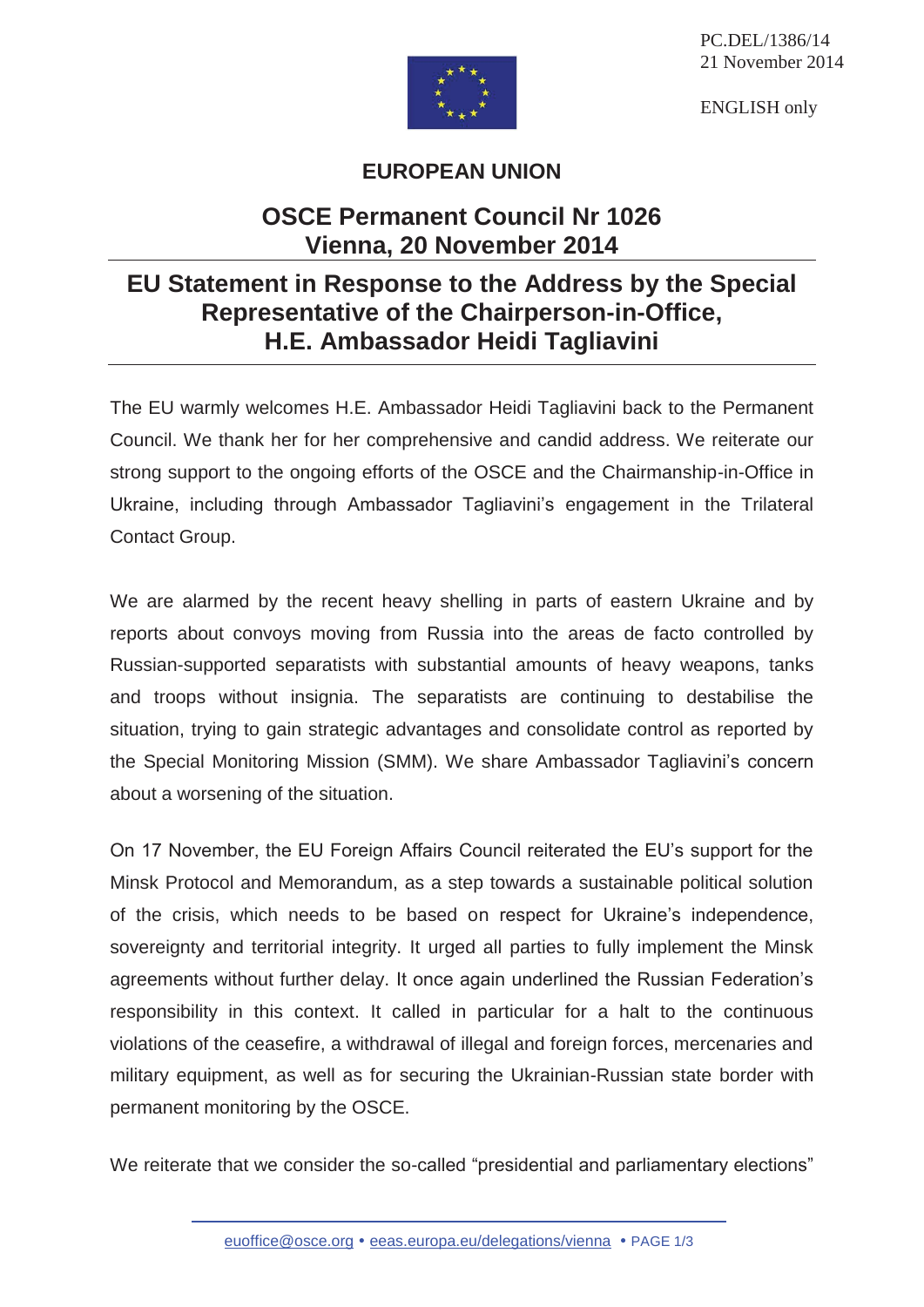in parts of Donetsk and Luhansk Oblasts on 2 November as illegal and illegitimate and will not recognise them. They are in breach of the letter and the spirit of the Minsk Protocol. We call on Russia to assume its responsibility in this regard. All sides should work towards early local elections in these parts of Donetsk and Luhansk Oblasts in accordance with Ukrainian law, as foreseen in the Minsk Protocol, as the only legal and legitimate means of renewing the democratic mandate of the local authorities.

Mr Chairman, to ensure implementation of commitments undertaken by the parties under the Minsk agreements, we underline the need for intensification of talks in the framework of the Trilateral Contact Group, with the support of Ambassador Tagliavini, and call on all concerned participants, the Russian Federation in particular, to engage actively and constructively. We agree with Ambassador Tagliavini that all signatories must keep their commitments and do so in good faith.

We appreciate Ambassador Tagliavini's attempts at furthering the implementation and strengthening of the arrangements agreed in Minsk, including the provisions related to the cease-fire.

We welcome Ambassador Tagliavini's remarks about an inclusive political dialogue in Ukraine. We believe that on the basis of the outcome of the 26 October parliamentary elections a broad national consensus should be sought in view of intensifying much needed political and economic reforms in Ukraine, including constitutional reform, decentralisation, reform of the judiciary, law enforcement, fight against corruption and ensuring the rights of persons belonging to national minorities. A renewed inclusive, country-wide national dialogue on reforms will be important to consolidate Ukraine's unity and internal cohesion.

In concluding, we express our appreciation of Ambassador Tagliavini's tireless efforts in working towards a sustainable political solution with full respect for OSCE principles and commitments. We wish her success in her endeavours and once again express our strong support for her work.

The Candidate Countries the FORMER YUGOSLAV REPUBLIC OF MACEDONIA\*, MONTENEGRO\*, ICELAND+ and ALBANIA\*, the Country of the Stabilisation and Association Process and Potential